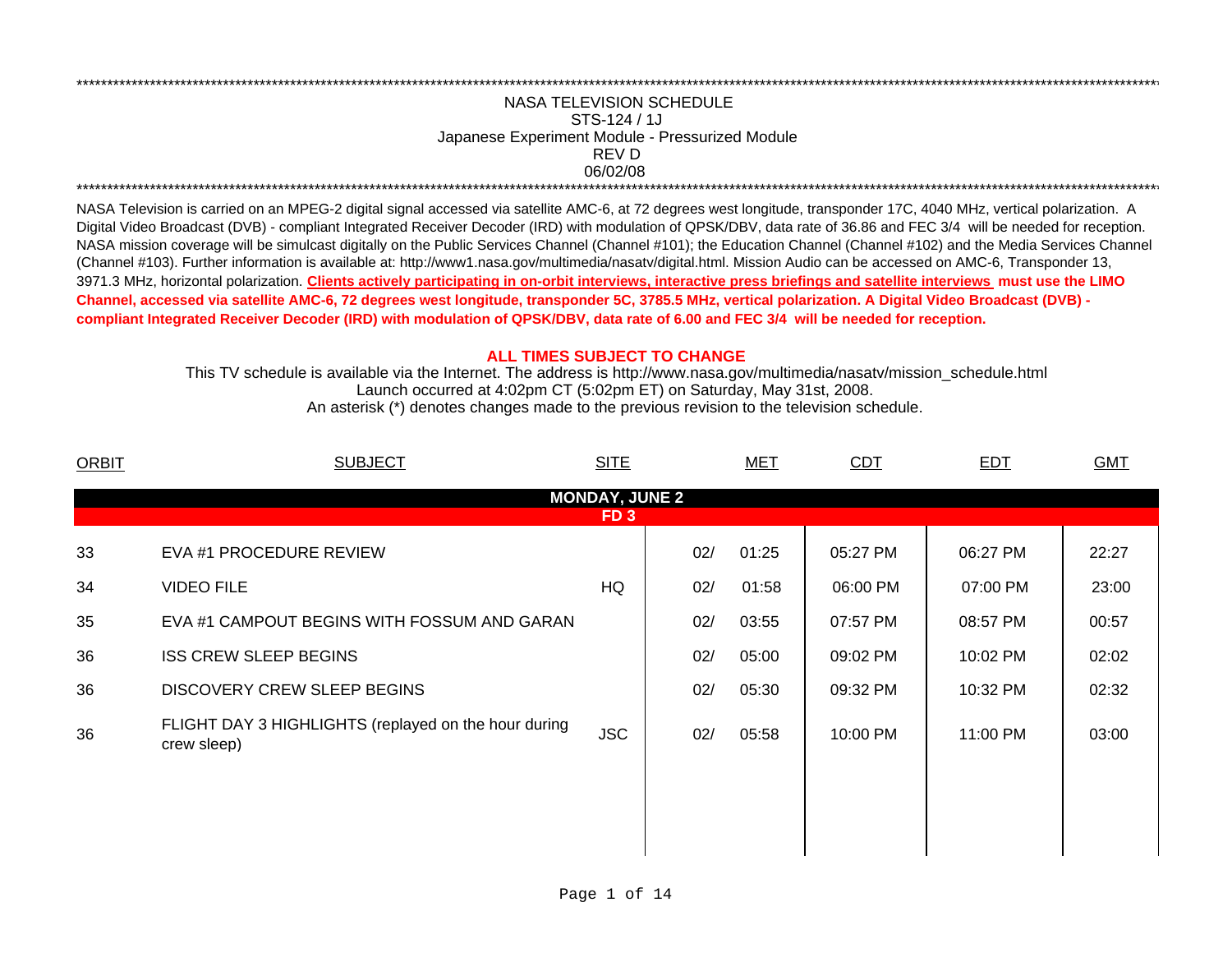| <b>ORBIT</b>           | <b>SUBJECT</b>                                                                   | <b>SITE</b>     |     | <b>MET</b> | CDT      | <b>EDT</b> | <b>GMT</b> |  |  |  |  |  |
|------------------------|----------------------------------------------------------------------------------|-----------------|-----|------------|----------|------------|------------|--|--|--|--|--|
| <b>TUESDAY, JUNE 3</b> |                                                                                  |                 |     |            |          |            |            |  |  |  |  |  |
|                        |                                                                                  | FD <sub>4</sub> |     |            |          |            |            |  |  |  |  |  |
| 39                     | <b>ISS FLIGHT DIRECTOR UPDATE</b>                                                | <b>JSC</b>      | 02/ | 10:28      | 02:30 AM | 03:30 AM   | 07:30      |  |  |  |  |  |
| 41                     | DISCOVERY / ISS CREW WAKE UP (begins FD 4)                                       |                 | 02/ | 13:30      | 05:32 AM | 06:32 AM   | 10:32      |  |  |  |  |  |
| 41                     | ISS FLIGHT DIRECTOR UPDATE REPLAY                                                | <b>JSC</b>      | 02/ | 13:58      | 06:00 AM | 07:00 AM   | 11:00      |  |  |  |  |  |
| 42                     | EVA #1 PREPARATIONS RESUME                                                       |                 | 02/ | 14:10      | 06:12 AM | 07:12 AM   | 11:12      |  |  |  |  |  |
| 42                     | SSRMS MANEUVER FOR OBSS GRAPPLE ON S1<br><b>TRUSS</b>                            |                 | 02/ | 15:00      | 07:02 AM | 08:02 AM   | 12:02      |  |  |  |  |  |
| 44                     | EVA # 1 BEGINS                                                                   |                 | 02/ | 18:30      | 10:32 AM | 11:32 AM   | 15:32      |  |  |  |  |  |
| 45                     | SHUTTLE RMS ELBOW CAMERA STRAP REMOVAL /<br>SSRMS HANDOFF OF OBSS TO SHUTTLE RMS |                 | 02/ | 19:05      | 11:07 AM | 12:07 PM   | 16:07      |  |  |  |  |  |
| 46                     | SSRMS BASE CHANGE FROM DESTINY TO HARMONY<br>NODE 2                              |                 | 02/ | 21:45      | 01:47 PM | 02:47 PM   | 18:47      |  |  |  |  |  |
| 47                     | STARBOARD SARJ INSPECTION AND TRUNDLE<br>BEARING ASSEMBLY REINSTALLATION         |                 | 02/ | 22:35      | 02:37 PM | 03:37 PM   | 19:37      |  |  |  |  |  |
| 47                     | <b>SSRMS GRAPPLE OF JEM-PM</b>                                                   |                 | 02/ | 23:15      | 03:17 PM | 04:17 PM   | 20:17      |  |  |  |  |  |
| 48                     | SARJ CLEANING TEST DEMONSTRATION                                                 |                 | 02/ | 23:20      | 03:22 PM | 04:22 PM   | 20:22      |  |  |  |  |  |
| 48                     | <b>JEM-PM UNBERTH</b>                                                            |                 | 02/ | 23:35      | 03:37 PM | 04:37 PM   | 20:37      |  |  |  |  |  |
| 49                     | EVA #1 ENDS                                                                      |                 | 03/ | 01:00      | 05:02 PM | 06:02 PM   | 22:02      |  |  |  |  |  |
| 49                     | JAPANESE PRESSURIZED MODULE INSTALLATION<br><b>BEGINS</b>                        |                 | 03/ | 01:05      | 05:07 PM | 06:07 PM   | 22:07      |  |  |  |  |  |
| 50                     | MISSION STATUS / POST MMT BRIEFING                                               | <b>JSC</b>      | 03/ | 02:58      | 07:00 PM | 08:00 PM   | 00:00      |  |  |  |  |  |
| 50                     | JEM-PM VESTIBULE LEAK CHECK                                                      |                 | 03/ | 03:15      | 07:17 PM | 08:17 PM   | 00:17      |  |  |  |  |  |
| 51                     | <b>VIDEO FILE</b>                                                                | HQ              | 03/ | 03:58      | 08:00 PM | 09:00 PM   | 01:00      |  |  |  |  |  |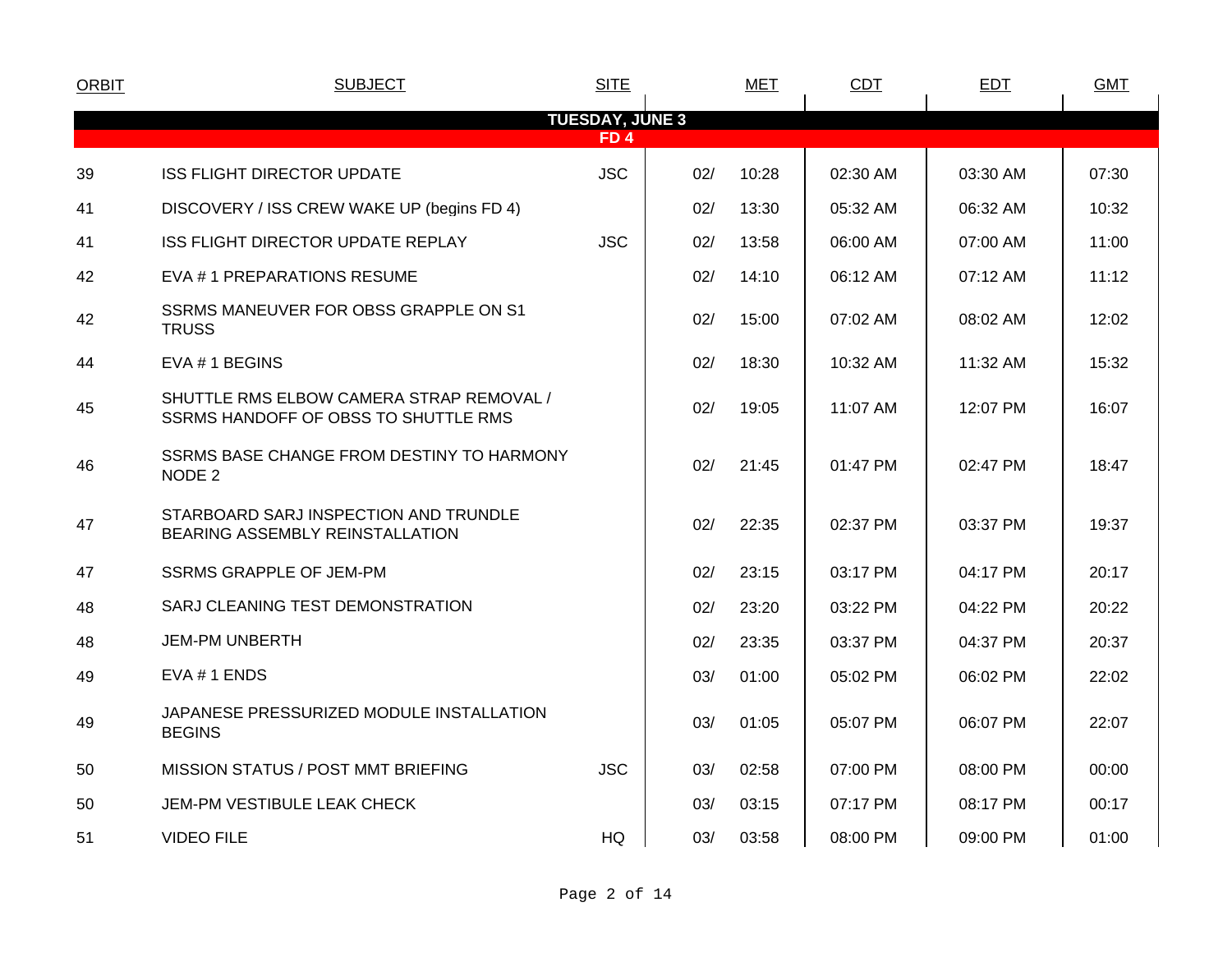| <b>ORBIT</b> | <b>SUBJECT</b>                                                      | <b>SITE</b>              |     | <b>MET</b> | CDT      | EDT      | <b>GMT</b> |
|--------------|---------------------------------------------------------------------|--------------------------|-----|------------|----------|----------|------------|
| 51           | <b>ISS CREW SLEEP BEGINS</b>                                        |                          | 03/ | 05:00      | 09:02 PM | 10:02 PM | 02:02      |
| 52           | <b>DISCOVERY CREW SLEEP BEGINS</b>                                  |                          | 03/ | 05:30      | 09:32 PM | 10:32 PM | 02:32      |
| 52           | FLIGHT DAY 4 HIGHLIGHTS (replayed on the hour during<br>crew sleep) | <b>JSC</b>               | 03/ | 05:58      | 10:00 PM | 11:00 PM | 03:00      |
|              |                                                                     | <b>WEDNESDAY, JUNE 4</b> |     |            |          |          |            |
|              |                                                                     | FD <sub>5</sub>          |     |            |          |          |            |
| 55           | <b>ISS FLIGHT DIRECTOR UPDATE</b>                                   | <b>JSC</b>               | 03/ | 10:28      | 02:30 AM | 03:30 AM | 07:30      |
| 57           | DISCOVERY / ISS CREW WAKE UP (begins FD 5)                          |                          | 03/ | 13:30      | 05:32 AM | 06:32 AM | 10:32      |
| 57           | ISS FLIGHT DIRECTOR UPDATE REPLAY                                   | <b>JSC</b>               | 03/ | 13:58      | 06:00 AM | 07:00 AM | 11:00      |
| 59           | CDRA BED 2 REMOVAL AND REPLACEMENT                                  |                          | 03/ | 16:05      | 08:07 AM | 09:07 AM | 13:07      |
| 59           | JAPANESE EXPERIMENT MODULE VESTIBULE<br><b>OUTFITTING BEGINS</b>    |                          | 03/ | 16:15      | 08:17 AM | 09:17 AM | 13:17      |
| 59           | OBSS SENSOR CHECKOUT                                                |                          | 03/ | 16:45      | 08:47 AM | 09:47 AM | 13:47      |
| 60           | AIRLOCK CHECK & VALVE INSTALLATION                                  |                          | 03/ | 18:15      | 10:17 AM | 11:17 AM | 15:17      |
| 61           | JEM-PM POWER CHANNEL B ACTIVATION BEGINS                            |                          | 03/ | 19:30      | 11:32 AM | 12:32 PM | 16:32      |
| 62           | MARS PHOENIX LANDER BRIEFING (Media Channel<br>only)                | JPL/<br>Tucson,<br>AZ    | 03/ | 20:58      | 01:00 PM | 02:00 PM | 18:00      |
| 64           | <b>JEM-PM HATCH OPENING &amp; INGRESS</b>                           |                          | 03/ | 23:50      | 03:52 PM | 04:52 PM | 20:52      |
| 65           | EVA #2 PROCEDURE REVIEW                                             |                          | 04/ | 01:25      | 05:27 PM | 06:27 PM | 22:27      |
| 65           | JEM-PM RMS RACK TRANSFER FROM JLP TO JEM-PM                         |                          | 04/ | 02:15      | 06:17 PM | 07:17 PM | 23:17      |
| 66           | <b>MISSION STATUS BRIEFING</b>                                      | <b>JSC</b>               | 04/ | 02:28      | 06:30 PM | 07:30 PM | 23:30      |
| 66           | EVA # 2 CAMP OUT BEGINS WITH FOSSUM AND GARAN                       |                          | 04/ | 03:55      | 07:57 PM | 08:57 PM | 00:57      |
| 66           | <b>VIDEO FILE</b>                                                   | HQ                       | 04/ | 03:58      | 08:00 PM | 09:00 PM | 01:00      |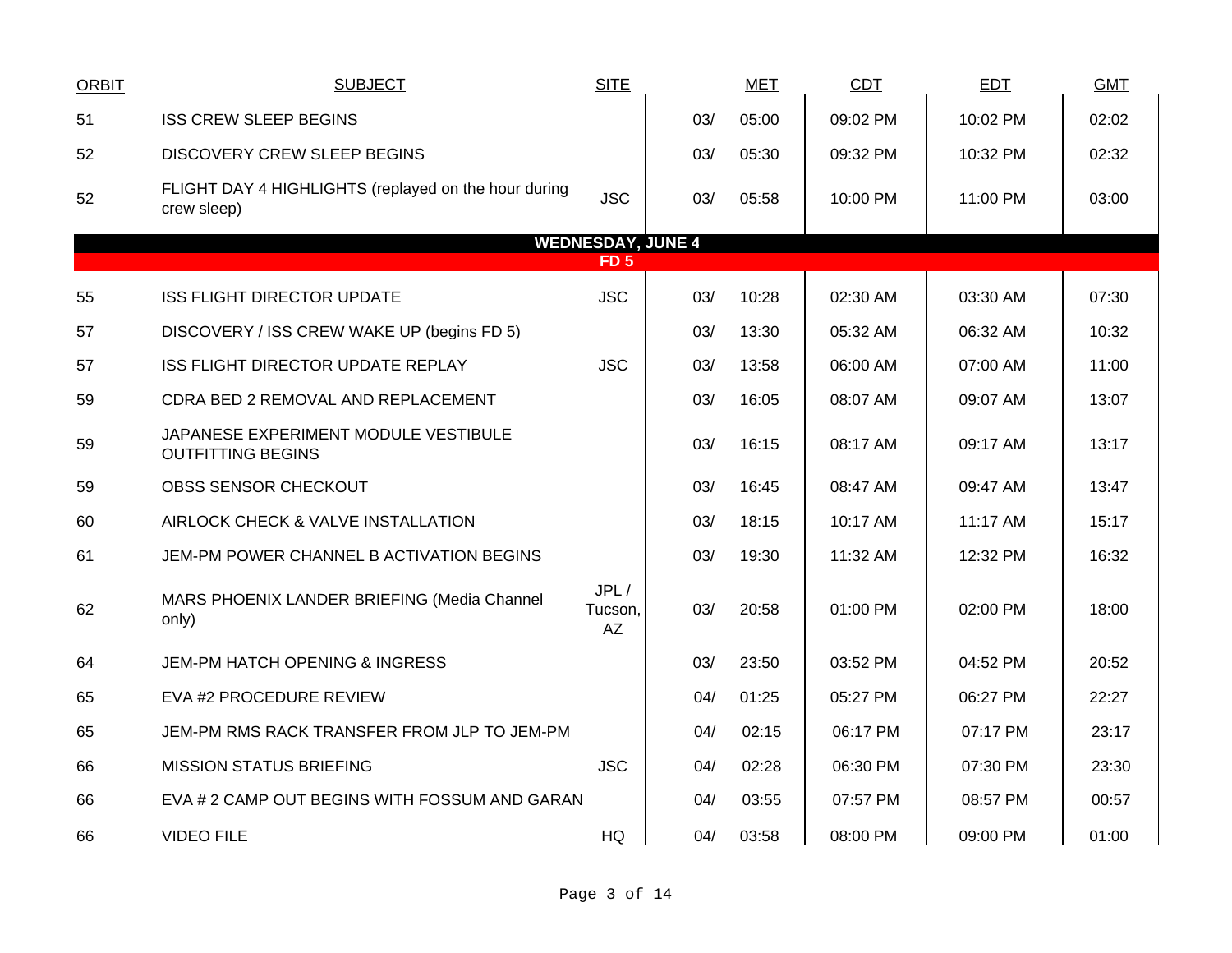| <b>ORBIT</b> | <b>SUBJECT</b>                                                      | <b>SITE</b> |     | <b>MET</b> | <b>CDT</b> | <b>EDT</b> | <b>GMT</b> |  |  |  |  |  |  |
|--------------|---------------------------------------------------------------------|-------------|-----|------------|------------|------------|------------|--|--|--|--|--|--|
| 67           | <b>ISS CREW SLEEP BEGINS</b>                                        |             | 04/ | 05:00      | 09:02 PM   | 10:02 PM   | 02:02      |  |  |  |  |  |  |
| 68           | <b>DISCOVERY CREW SLEEP BEGINS</b>                                  |             | 04/ | 05:30      | 09:32 PM   | 10:32 PM   | 02:32      |  |  |  |  |  |  |
| 68           | FLIGHT DAY 5 HIGHLIGHTS (replayed on the hour during<br>crew sleep) | <b>JSC</b>  | 04/ | 05:58      | 10:00 PM   | 11:00 PM   | 03:00      |  |  |  |  |  |  |
|              | <b>THURSDAY, JUNE 5</b><br>FD <sub>6</sub>                          |             |     |            |            |            |            |  |  |  |  |  |  |
| 71           | <b>ISS FLIGHT DIRECTOR UPDATE</b>                                   | <b>JSC</b>  | 04/ | 10:28      | 02:30 AM   | 03:30 AM   | 07:30      |  |  |  |  |  |  |
| 73           | DISCOVERY / ISS CREW WAKE UP (begins FD 6)                          |             | 04/ | 13:30      | 05:32 AM   | 06:32 AM   | 10:32      |  |  |  |  |  |  |
| 73           | ISS FLIGHT DIRECTOR UPDATE REPLAY                                   | <b>JSC</b>  | 04/ | 13:58      | 06:00 AM   | 07:00 AM   | 11:00      |  |  |  |  |  |  |
| 73           | EVA #2 PREPARATIONS RESUME                                          |             | 04/ | 14:10      | 06:12 AM   | 07:12 AM   | 11:12      |  |  |  |  |  |  |
| 74           | JEM-PM TRANSFERS AND OUTFITTING                                     |             | 04/ | 15:45      | 07:47 AM   | 08:47 AM   | 12:47      |  |  |  |  |  |  |
| 76           | EVA # 2 BEGINS                                                      |             | 04/ | 18:30      | 10:32 AM   | 11:32 AM   | 15:32      |  |  |  |  |  |  |
| 76           | INSTALLATION OF FORWARD AND AFT JTVE                                |             | 04/ | 19:05      | 11:07 AM   | 12:07 PM   | 16:07      |  |  |  |  |  |  |
| 77           | REMOVAL OF JEM RMS COVER AND END EFFECTOR<br><b>MLI COVER</b>       |             | 04/ | 19:55      | 11:57 AM   | 12:57 PM   | 16:57      |  |  |  |  |  |  |
| 77           | DELTA 2 / GLAST PRE-LAUNCH NEWS CONFERENCE<br>(Media Channel only)  | <b>KSC</b>  | 04/ | 19:58      | 12:00 PM   | 01:00 PM   | 17:00      |  |  |  |  |  |  |
| 77           | JEM-PM POWER CHANNEL A ACTIVATION BEGINS                            |             | 04/ | 20:25      | 12:27 PM   | 01:27 PM   | 17:27      |  |  |  |  |  |  |
| 78           | HARMONY ZENITH BERTHING PORT PREPARATION                            |             | 04/ | 20:55      | 12:57 PM   | 01:57 PM   | 17:57      |  |  |  |  |  |  |
| 78           | INSTALLATION OF JEM-PM TRUNNION AND KEEL<br><b>COVERS</b>           |             | 04/ | 21:20      | 01:22 PM   | 02:22 PM   | 18:22      |  |  |  |  |  |  |
| 79           | ESP-3 NITROGEN TANK ASSEMBLY PREPARATION                            |             | 04/ | 22:00      | 02:02 PM   | 03:02 PM   | 19:02      |  |  |  |  |  |  |
| 79           | JLP EGRESS AND HATCH CLOSURE                                        |             | 04/ | 22:55      | 02:57 PM   | 03:57 PM   | 19:57      |  |  |  |  |  |  |
| 79           | PORT TRUSS CAMERA RETRIEVAL                                         |             | 04/ | 23:30      | 03:32 PM   | 04:32 PM   | 20:32      |  |  |  |  |  |  |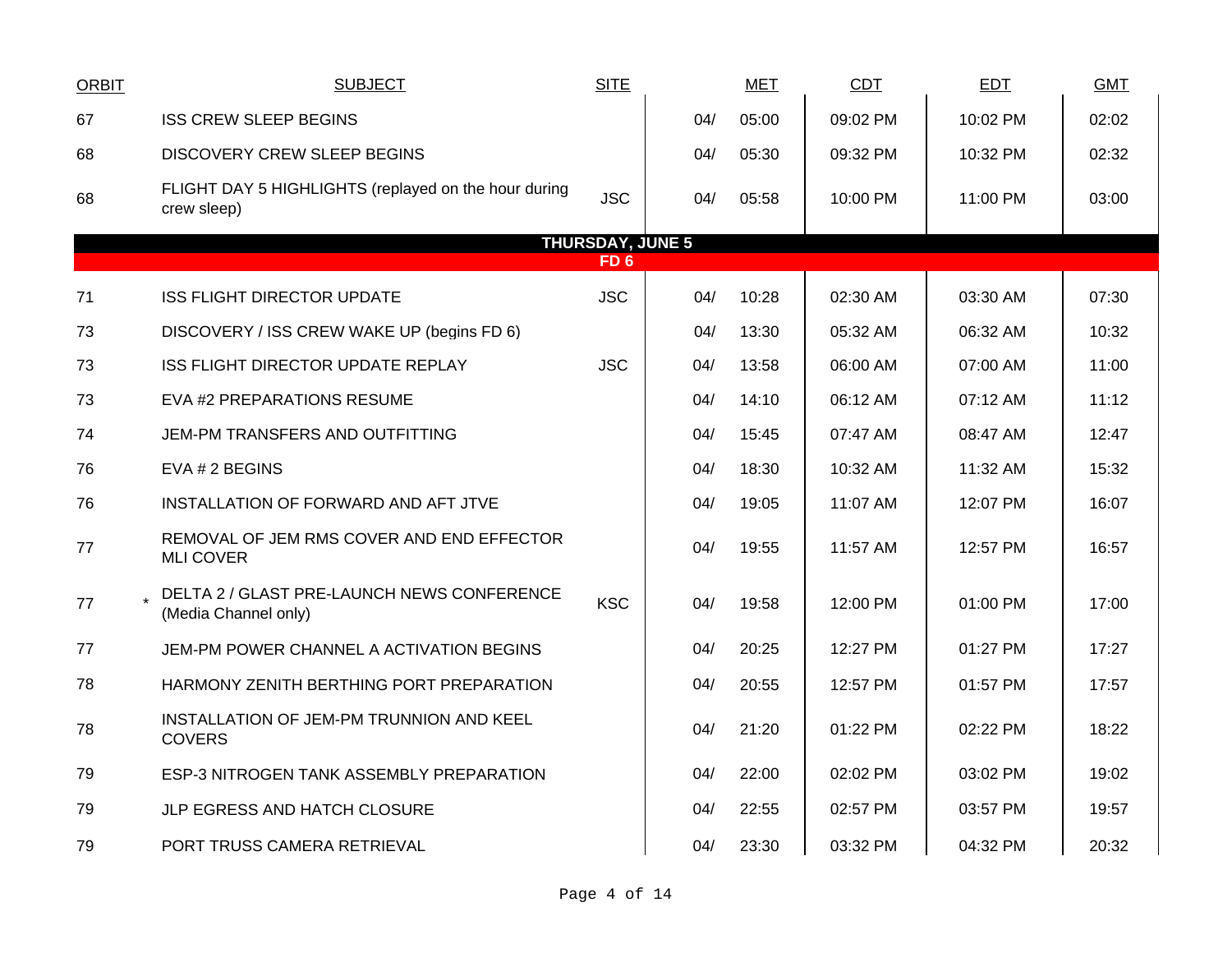| <b>ORBIT</b>    | <b>SUBJECT</b>                                                       | <b>SITE</b>   |     | <b>MET</b> | CDT      | <b>EDT</b> | <b>GMT</b> |  |  |  |  |  |  |  |
|-----------------|----------------------------------------------------------------------|---------------|-----|------------|----------|------------|------------|--|--|--|--|--|--|--|
| 80              | HARMONY ZENITH PORT CONTROLLER PANEL<br><b>ASSEMBLY INSTALLATION</b> |               | 05/ | 00:10      | 04:12 PM | 05:12 PM   | 21:12      |  |  |  |  |  |  |  |
| 80              | EVA # 2 ENDS                                                         |               | 05/ | 01:00      | 05:02 PM | 06:02 PM   | 22:02      |  |  |  |  |  |  |  |
| 82              | <b>MISSION STATUS BRIEFING</b>                                       | <b>JSC</b>    | 05/ | 02:58      | 07:00 PM | 08:00 PM   | 00:00      |  |  |  |  |  |  |  |
| 82              | <b>VIDEO FILE</b>                                                    | <b>HQ</b>     | 05/ | 03:58      | 08:00 PM | 09:00 PM   | 01:00      |  |  |  |  |  |  |  |
| 83              | <b>ISS CREW SLEEP BEGINS</b>                                         |               | 05/ | 05:00      | 09:02 PM | 10:02 PM   | 02:02      |  |  |  |  |  |  |  |
| 83              | <b>DISCOVERY CREW SLEEP BEGINS</b>                                   |               | 05/ | 05:30      | 09:32 PM | 10:32 PM   | 02:32      |  |  |  |  |  |  |  |
| 84              | FLIGHT DAY 6 HIGHLIGHTS (replayed on the hour during<br>crew sleep)  | <b>JSC</b>    | 05/ | 05:58      | 10:00 PM | 11:00 PM   | 03:00      |  |  |  |  |  |  |  |
|                 | <b>FRIDAY, JUNE 6</b>                                                |               |     |            |          |            |            |  |  |  |  |  |  |  |
| FD <sub>7</sub> |                                                                      |               |     |            |          |            |            |  |  |  |  |  |  |  |
| 86              | <b>ISS FLIGHT DIRECTOR UPDATE</b>                                    |               | 05/ | 10:28      | 02:30 AM | 03:30 AM   | 07:30      |  |  |  |  |  |  |  |
| 89              | DISCOVERY / ISS CREW WAKE UP (begins FD 7)                           |               | 05/ | 13:30      | 05:32 AM | 06:32 AM   | 10:32      |  |  |  |  |  |  |  |
| 89              | ISS FLIGHT DIRECTOR UPDATE REPLAY                                    | <b>JSC</b>    | 05/ | 13:58      | 06:00 AM | 07:00 AM   | 11:00      |  |  |  |  |  |  |  |
| 90              | RMS / OBSS FOCUSED INSPECTION OF DISCOVERY'S<br>TPS (if required)    |               | 05/ | 16:30      | 08:32 AM | 09:32 AM   | 13:32      |  |  |  |  |  |  |  |
| 91              | JLP VESTIBULE CONFIGURATION AND DEMATE                               |               | 05/ | 16:40      | 08:42 AM | 09:42 AM   | 13:42      |  |  |  |  |  |  |  |
| 92              | JLP VESTIBULE DEPRESSURIZATION                                       |               | 05/ | 19:10      | 11:12 AM | 12:12 PM   | 16:12      |  |  |  |  |  |  |  |
| 93              | LIVE INTERVIEWS WITH KMSB-TV, NATIONAL PUBLIC<br>RADIO, AND WABC-TV  | <b>ISS KU</b> | 05/ | 19:10      | 11:12 AM | 12:12 PM   | 16:12      |  |  |  |  |  |  |  |
| 93              | <b>SSRMS GRAPPLE OF JLP</b>                                          |               | 05/ | 21:00      | 01:02 PM | 02:02 PM   | 18:02      |  |  |  |  |  |  |  |
| 94              | JLP UNBERTH FROM HARMONY ZENITH PORT                                 |               | 05/ | 21:55      | 01:57 PM | 02:57 PM   | 18:57      |  |  |  |  |  |  |  |
| 94              | JLP INSTALLATION ON JEM-PM ZENITH PORT BEGINS                        |               | 05/ | 22:35      | 02:37 PM | 03:37 PM   | 19:37      |  |  |  |  |  |  |  |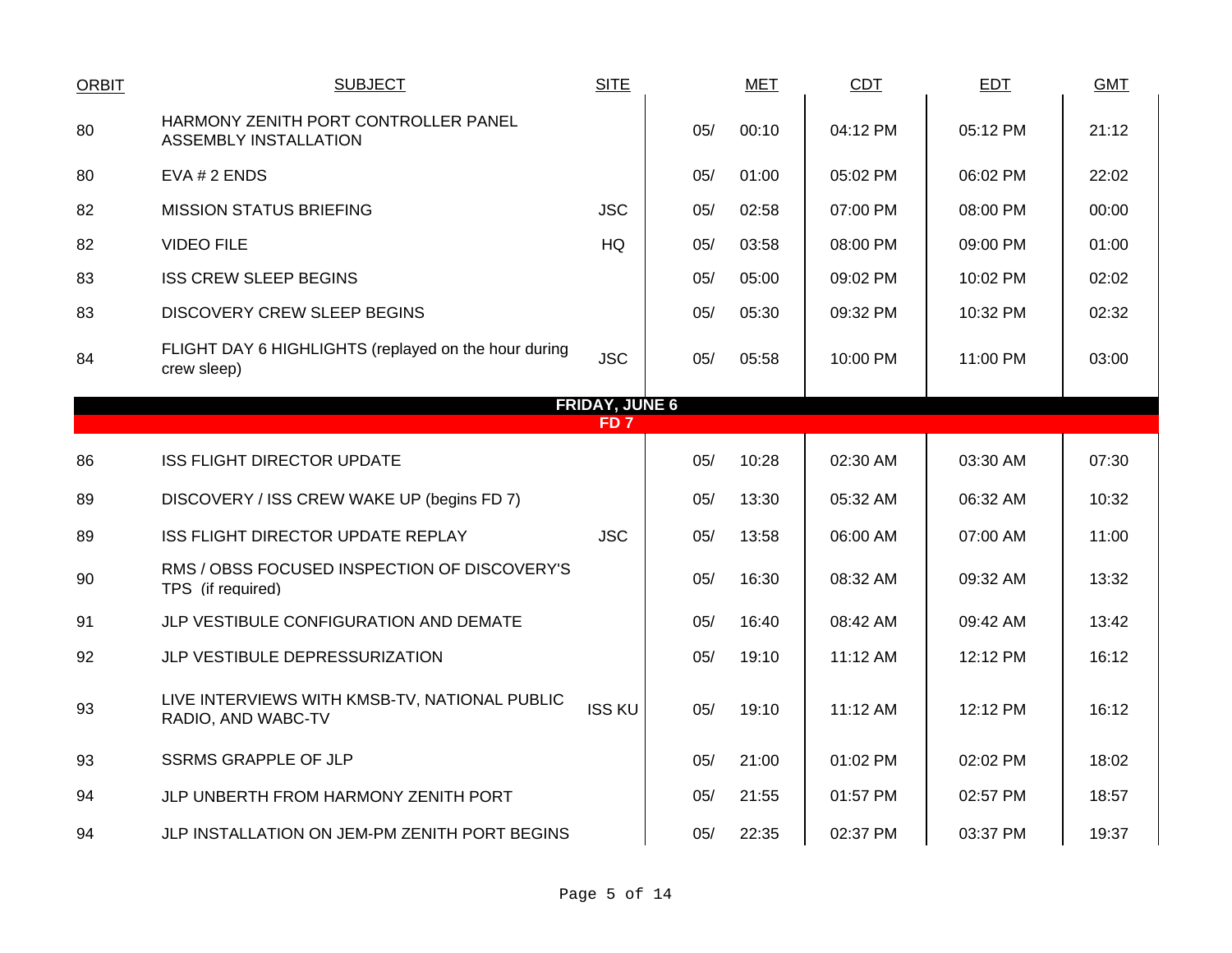| <b>ORBIT</b>            | <b>SUBJECT</b>                                                                                 | <b>SITE</b>   |     | <b>MET</b> | <b>CDT</b> | <b>EDT</b> | <b>GMT</b> |  |  |  |  |  |
|-------------------------|------------------------------------------------------------------------------------------------|---------------|-----|------------|------------|------------|------------|--|--|--|--|--|
| 96                      | JLP VESTIBULE LEAK CHECK                                                                       |               | 06/ | 00:55      | 04:57 PM   | 05:57 PM   | 21:57      |  |  |  |  |  |
| 97                      | JEM RMS FINAL ACTIVATION BEGINS                                                                |               | 06/ | 01:55      | 05:57 PM   | 06:57 PM   | 22:57      |  |  |  |  |  |
| 97                      | <b>VIDEO FILE</b>                                                                              | HQ            | 06/ | 01:58      | 06:00 PM   | 07:00 PM   | 23:00      |  |  |  |  |  |
| 95                      | <b>MISSION STATUS BRIEFING</b>                                                                 | <b>JSC</b>    | 05/ | 02:28      | 06:30 PM   | 07:30 PM   | 23:30      |  |  |  |  |  |
| 98                      | <b>ISS CREW SLEEP BEGINS</b>                                                                   |               | 06/ | 04:30      | 08:32 PM   | 09:32 PM   | 01:32      |  |  |  |  |  |
| 99                      | <b>DISCOVERY CREW SLEEP BEGINS</b>                                                             |               | 06/ | 05:00      | 09:02 PM   | 10:02 PM   | 02:02      |  |  |  |  |  |
| 99                      | FLIGHT DAY 7 HIGHLIGHTS (replayed on the hour during<br>crew sleep)                            | <b>JSC</b>    | 06/ | 05:58      | 10:00 PM   | 11:00 PM   | 03:00      |  |  |  |  |  |
| <b>SATURDAY, JUNE 7</b> |                                                                                                |               |     |            |            |            |            |  |  |  |  |  |
|                         | FD <sub>8</sub>                                                                                |               |     |            |            |            |            |  |  |  |  |  |
| 102                     | <b>ISS FLIGHT DIRECTOR UPDATE</b>                                                              | <b>JSC</b>    | 06/ | 10:28      | 02:30 AM   | 03:30 AM   | 07:30      |  |  |  |  |  |
| 104                     | DISCOVERY / ISS CREW WAKE UP (begins FD 8)                                                     |               | 06/ | 13:00      | 05:02 AM   | 06:02 AM   | 10:02      |  |  |  |  |  |
| 105                     | ISS FLIGHT DIRECTOR UPDATE REPLAY                                                              | <b>JSC</b>    | 06/ | 13:58      | 06:00 AM   | 07:00 AM   | 11:00      |  |  |  |  |  |
| 106                     | DELTA 2 / GLAST LAUNCH COVERAGE BEGINS<br>(Launch scheduled at 10:45am CT; Media Channel only) | <b>JSC</b>    | 06/ | 16:43      | 08:45 AM   | 09:45 AM   | 13:45      |  |  |  |  |  |
| 107                     | JEM RMS HOLD / RELEASE MECHANISM INITIAL<br><b>RELEASE TEST</b>                                |               | 06/ | 18:15      | 10:17 AM   | 11:17 AM   | 15:17      |  |  |  |  |  |
| 108                     | JEM RMS INITIAL DEPLOY                                                                         |               | 06/ | 19:15      | 11:17 AM   | 12:17 PM   | 16:17      |  |  |  |  |  |
| 109                     | LIVE INTERVIEWS WITH CNN, WCBS-TV, AND WDAY-<br><b>TV</b>                                      | <b>ISS KU</b> | 06/ | 20:55      | 12:57 PM   | 01:57 PM   | 17:57      |  |  |  |  |  |
| 110                     | JLP VESTIBULE OUTFITTING                                                                       |               | 06/ | 22:15      | 02:17 PM   | 03:17 PM   | 19:17      |  |  |  |  |  |
| 111                     | EVA #3 PROCEDURE REVIEW                                                                        |               | 07/ | 00:25      | 04:27 PM   | 05:27 PM   | 21:27      |  |  |  |  |  |
| 112                     | <b>JAXA VIP EVENT</b>                                                                          | <b>ISS KU</b> | 07/ | 02:00      | 06:02 PM   | 07:02 PM   | 23:02      |  |  |  |  |  |
|                         |                                                                                                |               |     |            |            |            |            |  |  |  |  |  |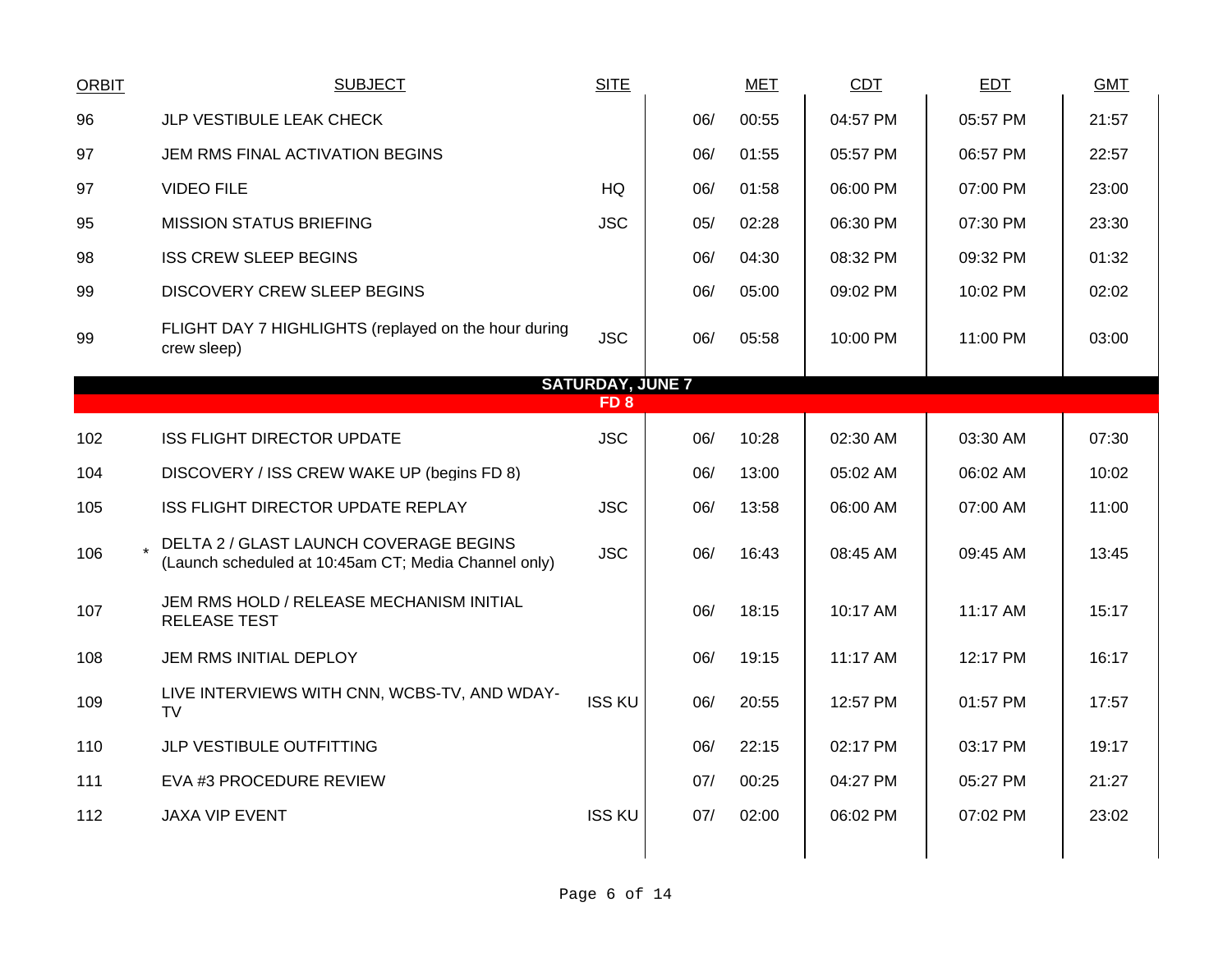| <b>ORBIT</b><br>112 | <b>SUBJECT</b><br><b>MISSION STATUS BRIEFING</b>                    | <b>SITE</b><br><b>JSC</b> | 07/ | <b>MET</b><br>02:28 | <b>CDT</b><br>06:30 PM | <b>EDT</b><br>07:30 PM | <b>GMT</b><br>23:30 |  |  |  |  |  |
|---------------------|---------------------------------------------------------------------|---------------------------|-----|---------------------|------------------------|------------------------|---------------------|--|--|--|--|--|
| 113                 | EVA #3 CAMPOUT WITH FOSSUM AND GARAN                                |                           | 07/ | 02:55               | 06:57 PM               | 07:57 PM               | 23:57               |  |  |  |  |  |
| 114                 | <b>ISS CREW SLEEP BEGINS</b>                                        |                           | 07/ | 04:00               | 08:02 PM               | 09:02 PM               | 01:02               |  |  |  |  |  |
| 114                 | <b>DISCOVERY CREW SLEEP BEGINS</b>                                  |                           | 07/ | 04:30               | 08:32 PM               | 09:32 PM               | 01:32               |  |  |  |  |  |
| 114                 | FLIGHT DAY 8 HIGHLIGHTS (replayed on the hour during<br>crew sleep) | <b>JSC</b>                | 07/ | 04:58               | 09:00 PM               | 10:00 PM               | 02:00               |  |  |  |  |  |
|                     |                                                                     | <b>SUNDAY, JUNE 8</b>     |     |                     |                        |                        |                     |  |  |  |  |  |
| FD <sub>9</sub>     |                                                                     |                           |     |                     |                        |                        |                     |  |  |  |  |  |
| 117                 | <b>ISS FLIGHT DIRECTOR UPDATE</b>                                   | <b>JSC</b>                | 07/ | 09:58               | 02:00 AM               | 03:00 AM               | 07:00               |  |  |  |  |  |
| 119                 | DISCOVERY / ISS CREW WAKE UP (begins FD 9)                          |                           | 07/ | 12:30               | 04:32 AM               | 05:32 AM               | 09:32               |  |  |  |  |  |
| 120                 | ISS FLIGHT DIRECTOR UPDATE REPLAY                                   | <b>JSC</b>                | 07/ | 12:58               | 05:00 AM               | 06:00 AM               | 10:00               |  |  |  |  |  |
| 120                 | EVA #3 PREPARATIONS RESUME                                          |                           | 07/ | 13:10               | 05:12 AM               | 06:12 AM               | 10:12               |  |  |  |  |  |
| 123                 | EVA #3 BEGINS                                                       |                           | 07/ | 17:30               | 09:32 AM               | 10:32 AM               | 14:32               |  |  |  |  |  |
| 123                 | OLD S1 NTA REMOVAL / NEW NTA RETRIEVAL FROM<br>ESP-3                |                           | 07/ | 18:05               | 10:07 AM               | 11:07 AM               | 15:07               |  |  |  |  |  |
| 124                 | <b>NEW S1 NTA INSTALLATION</b>                                      |                           | 07/ | 19:25               | 11:27 AM               | 12:27 PM               | 16:27               |  |  |  |  |  |
| 124                 | JEM RMS MLI REMOVAL AND LAUNCH LOCK<br><b>RETRIEVAL</b>             |                           | 07/ | 20:25               | 12:27 PM               | 01:27 PM               | 17:27               |  |  |  |  |  |
| 125                 | PORT TRUSS CAMERA INSTALLATION                                      |                           | 07/ | 21:40               | 01:42 PM               | 02:42 PM               | 18:42               |  |  |  |  |  |
| 127                 | EVA #3 ENDS                                                         |                           | 07/ | 23:50               | 03:52 PM               | 04:52 PM               | 20:52               |  |  |  |  |  |
| 128                 | <b>MISSION STATUS BRIEFING</b>                                      | <b>JSC</b>                | 08/ | 01:58               | 06:00 PM               | 07:00 PM               | 23:00               |  |  |  |  |  |
| 129                 | <b>ISS CREW SLEEP BEGINS</b>                                        |                           | 08/ | 03:30               | 07:32 PM               | 08:32 PM               | 00:32               |  |  |  |  |  |
| 130                 | <b>DISCOVERY CREW SLEEP BEGINS</b>                                  |                           | 08/ | 04:00               | 08:02 PM               | 09:02 PM               | 01:02               |  |  |  |  |  |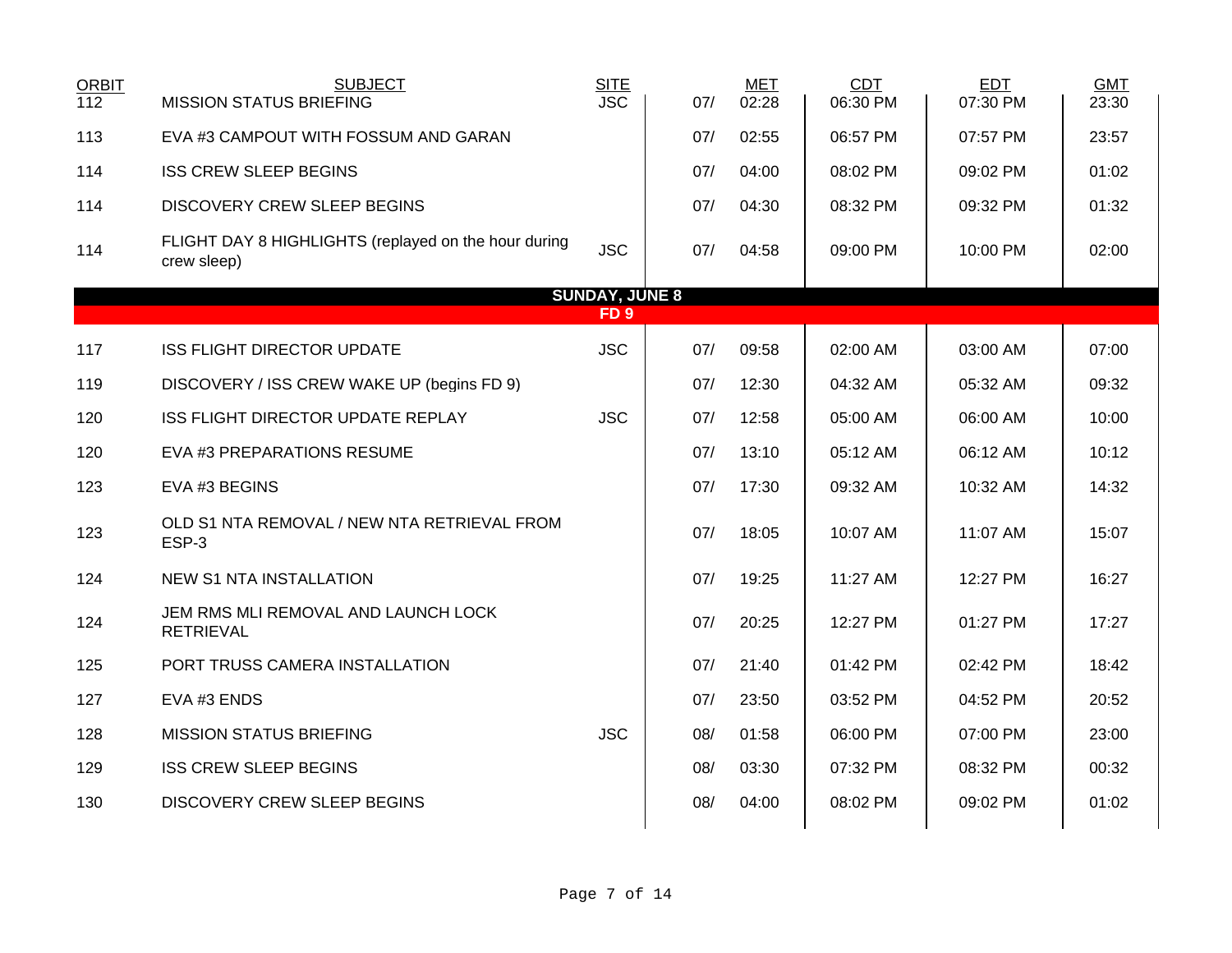| <b>SUBJECT</b>                                                          | <b>SITE</b>                                                         |     | <b>MET</b>            | CDT      | <b>EDT</b> | <b>GMT</b> |  |
|-------------------------------------------------------------------------|---------------------------------------------------------------------|-----|-----------------------|----------|------------|------------|--|
|                                                                         | <b>JSC</b>                                                          | 08/ | 04:58                 | 09:00 PM | 10:00 PM   | 02:00      |  |
|                                                                         |                                                                     |     |                       |          |            |            |  |
|                                                                         | <b>FD 10</b>                                                        |     |                       |          |            |            |  |
| <b>ISS FLIGHT DIRECTOR UPDATE</b>                                       | <b>JSC</b>                                                          | 08/ | 09:28                 | 01:30 AM | 02:30 AM   | 06:30      |  |
| DISCOVERY / ISS CREW WAKE UP (begins FD 10)                             |                                                                     | 08/ | 12:00                 | 04:02 AM | 05:02 AM   | 09:02      |  |
| ISS FLIGHT DIRECTOR UPDATE REPLAY                                       | <b>JSC</b>                                                          | 08/ | 12:58                 | 05:00 AM | 06:00 AM   | 10:00      |  |
| JEM RMS FINAL DEPLOY                                                    |                                                                     | 08/ | 15:05                 | 07:07 AM | 08:07 AM   | 12:07      |  |
| JEM RMS MANEUVER TO STOW POSITION                                       |                                                                     | 08/ | 15:35                 | 07:37 AM | 08:37 AM   | 12:37      |  |
| JEM RMS BRAKE CHECK OUT                                                 |                                                                     | 08/ | 16:25                 | 08:27 AM | 09:27 AM   | 13:27      |  |
| BATTERY CHARGER MODULE REPLACEMENT IN<br><b>QUEST AIRLOCK</b>           |                                                                     | 08/ | 19:15                 | 11:17 AM | 12:17 PM   | 16:17      |  |
| JLP VESTIBULE OUTFITTING                                                |                                                                     | 08/ | 19:40                 | 11:42 AM | 12:42 PM   | 16:42      |  |
| JLP INGRESS AND LOGISTICS TRANSFER                                      |                                                                     | 08/ | 21:20                 | 01:22 PM | 02:22 PM   | 18:22      |  |
| JOINT CREW NEWS CONFERENCE                                              | <b>ISS KU</b>                                                       | 09/ | 00:00                 | 04:02 PM | 05:02 PM   | 21:02      |  |
| <b>VIDEO FILE</b>                                                       | HQ                                                                  | 09/ | 00:58                 | 05:00 PM | 06:00 PM   | 22:00      |  |
| <b>MISSION STATUS BRIEFING</b>                                          | <b>JSC</b>                                                          | 09/ | 01:28                 | 05:30 PM | 06:30 PM   | 22:30      |  |
| JOINT CREW NEWS CONFERENCE REPLAY WITH<br><b>ENGLISH INTERPRETATION</b> | <b>JSC</b>                                                          | 09/ | 02:28                 | 06:30 PM | 07:30 PM   | 23:30      |  |
| <b>ISS CREW SLEEP BEGINS</b>                                            |                                                                     | 09/ | 03:00                 | 07:02 PM | 08:02 PM   | 00:02      |  |
| <b>DISCOVERY CREW SLEEP BEGINS</b>                                      |                                                                     | 09/ | 03:30                 | 07:32 PM | 08:32 PM   | 00:32      |  |
| FLIGHT DAY 10 HIGHLIGHTS (replayed on the hour during<br>crew sleep)    | <b>JSC</b>                                                          | 09/ | 03:58                 | 08:00 PM | 09:00 PM   | 01:00      |  |
|                                                                         | FLIGHT DAY 9 HIGHLIGHTS (replayed on the hour during<br>crew sleep) |     | <b>MONDAY, JUNE 9</b> |          |            |            |  |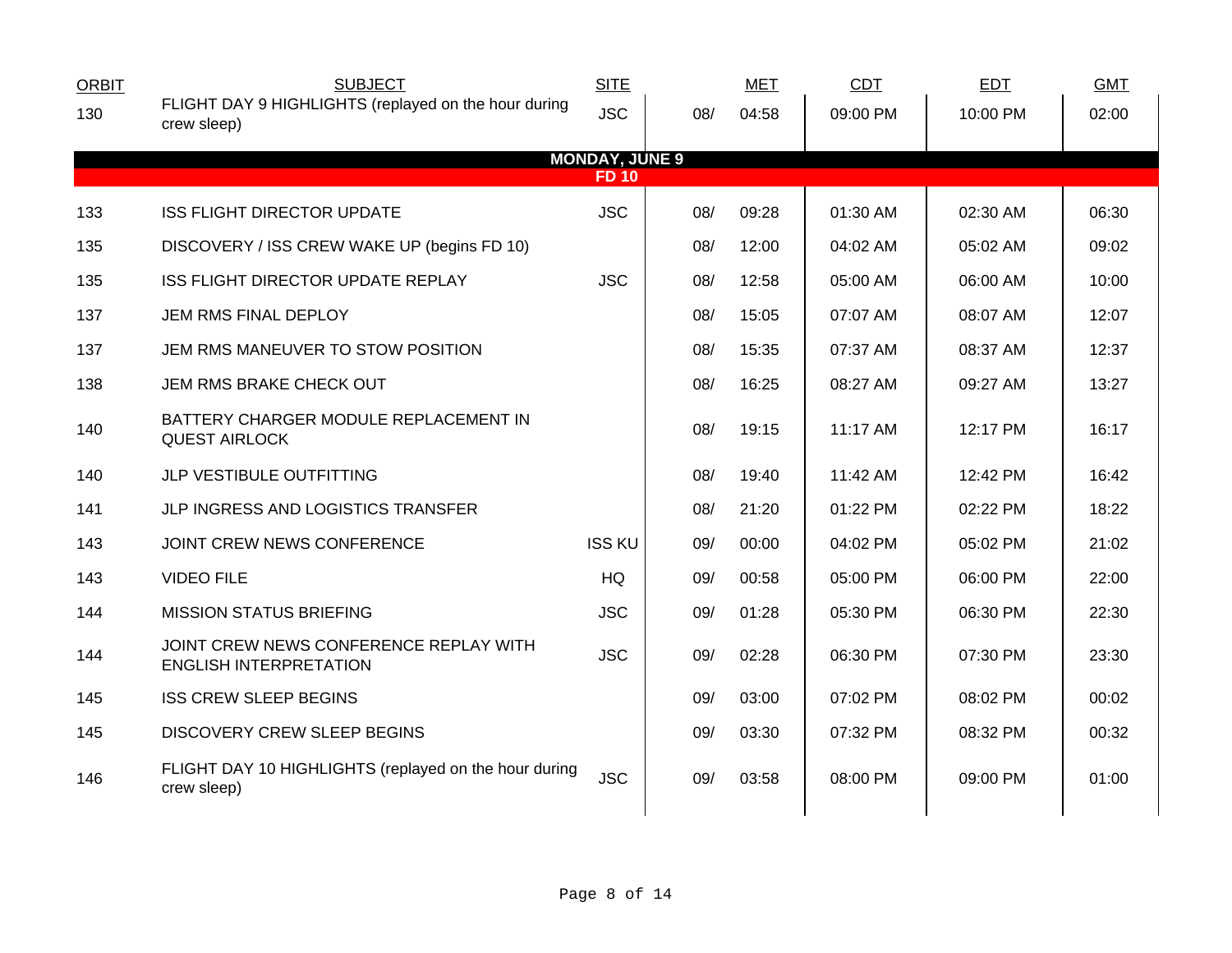| <b>ORBIT</b>                            | <b>SUBJECT</b>                                                         | <b>SITE</b>                              |            | MET   | <b>CDT</b> | <b>EDT</b> | <b>GMT</b> |  |  |  |  |  |
|-----------------------------------------|------------------------------------------------------------------------|------------------------------------------|------------|-------|------------|------------|------------|--|--|--|--|--|
| <b>TUESDAY, JUNE 10</b><br><b>FD 11</b> |                                                                        |                                          |            |       |            |            |            |  |  |  |  |  |
| 149                                     | <b>ISS FLIGHT DIRECTOR UPDATE</b>                                      | <b>JSC</b>                               | 09/        | 09:28 | 01:30 AM   | 02:30 AM   | 06:30      |  |  |  |  |  |
| 150                                     | DISCOVERY / ISS CREW WAKE UP (begins FD 11)                            |                                          | 09/        | 11:30 | 03:32 AM   | 04:32 AM   | 08:32      |  |  |  |  |  |
| 151                                     | ISS FLIGHT DIRECTOR UPDATE REPLAY                                      | <b>JSC</b>                               | 09/        | 12:58 | 05:00 AM   | 06:00 AM   | 10:00      |  |  |  |  |  |
| 153                                     | JEM RMS BACKUP DRIVE SYSTEM SETUP                                      |                                          | 09/        | 15:10 | 07:12 AM   | 08:12 AM   | 12:12      |  |  |  |  |  |
| 155                                     | <b>VIDEO FILE</b>                                                      | HQ                                       | 09/        | 18:58 | 11:00 AM   | 12:00 PM   | 16:00      |  |  |  |  |  |
| 156                                     | OFF DUTY PERIOD BEGINS                                                 |                                          | 09/        | 20:10 | 12:12 PM   | 01:12 PM   | 17:12      |  |  |  |  |  |
| 156                                     | LIVE INTERVIEWS WITH NBC NEWS, KGO RADIO, AND<br><b>FOX NEWS RADIO</b> | <b>ISS KU</b>                            | 09/        | 20:20 | 12:22 PM   | 01:22 PM   | 17:22      |  |  |  |  |  |
| 157                                     | <b>MISSION STATUS BRIEFING</b>                                         | <b>JSC</b>                               | 09/        | 21:28 | 01:30 PM   | 02:30 PM   | 18:30      |  |  |  |  |  |
| 158                                     | FAREWELL AND HATCH CLOSURE                                             |                                          | 09/        | 22:55 | 02:57 PM   | 03:57 PM   | 19:57      |  |  |  |  |  |
| 158                                     | ODS LEAK CHECK / RENDEZVOUS TOOL CHECKOUT                              |                                          | 09/        | 23:30 | 03:32 PM   | 04:32 PM   | 20:32      |  |  |  |  |  |
| 160                                     | <b>ISS CREW SLEEP BEGINS</b>                                           |                                          | 10/        | 02:30 | 06:32 PM   | 07:32 PM   | 23:32      |  |  |  |  |  |
| 161                                     | <b>DISCOVERY CREW SLEEP BEGINS</b>                                     |                                          | 10/        | 03:00 | 07:02 PM   | 08:02 PM   | 00:02      |  |  |  |  |  |
| 162                                     | FLIGHT DAY 11 HIGHLIGHTS (replayed on the hour during<br>crew sleep)   | <b>JSC</b>                               | 10/        | 03:58 | 08:00 PM   | 09:00 PM   | 01:00      |  |  |  |  |  |
|                                         |                                                                        | <b>WEDNESDAY, JUNE 11</b><br><b>FD12</b> |            |       |            |            |            |  |  |  |  |  |
| 165                                     | <b>ISS FLIGHT DIRECTOR UPDATE</b>                                      | <b>JSC</b>                               | 10/        | 10:28 | 02:30 AM   | 03:30 AM   | 07:30      |  |  |  |  |  |
| 166                                     | DISCOVERY / ISS CREW WAKE UP (begins FD 12)                            |                                          | 10/        | 11:00 | 03:02 AM   | 04:02 AM   | 08:02      |  |  |  |  |  |
| 166                                     | ISS FLIGHT DIRECTOR UPDATE REPLAY                                      | <b>JSC</b>                               |            | 11:28 |            |            | 08:30      |  |  |  |  |  |
|                                         | CENTERLINE CAMERA INSTALLATION                                         |                                          | 10/<br>10/ | 13:15 | 03:30 AM   | 04:30 AM   | 10:17      |  |  |  |  |  |
| 167                                     |                                                                        |                                          |            |       | 05:17 AM   | 06:17 AM   |            |  |  |  |  |  |
| 168                                     | <b>DISCOVERY UNDOCKS FROM ISS</b>                                      |                                          | 10/        | 14:40 | 06:42 AM   | 07:42 AM   | 11:42      |  |  |  |  |  |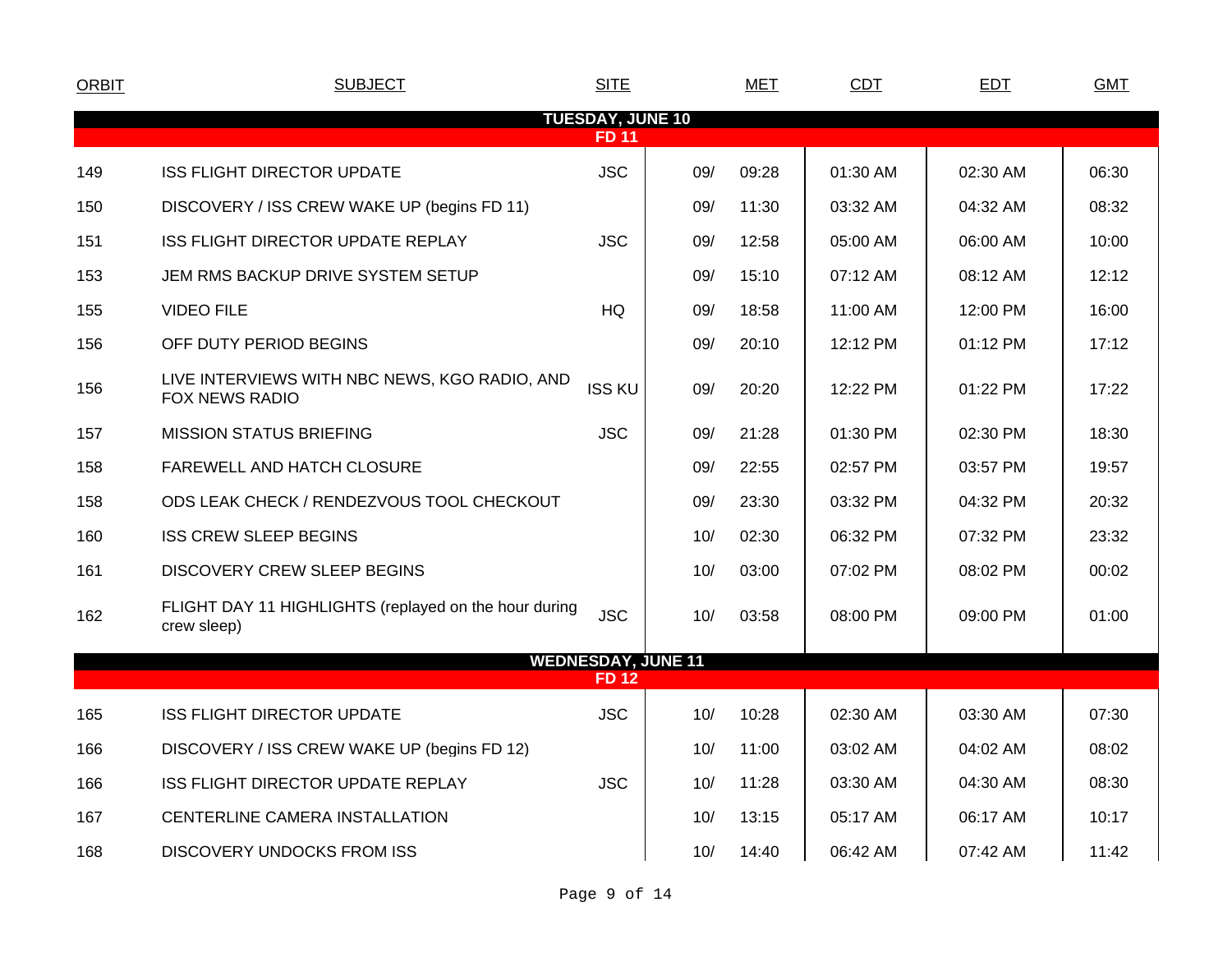| ORBIT                    | <b>SUBJECT</b>                                                       | <b>SITE</b> |     | <b>MET</b> | CDT      | <b>EDT</b> | <b>GMT</b> |  |  |  |  |
|--------------------------|----------------------------------------------------------------------|-------------|-----|------------|----------|------------|------------|--|--|--|--|
| 168                      | <b>DISCOVERY FLYAROUND BEGINS</b>                                    |             | 10/ | 15:05      | 07:07 AM | 08:07 AM   | 12:07      |  |  |  |  |
| 169                      | FINAL SEPARATION FROM ISS                                            |             | 10/ | 16:23      | 08:25 AM | 09:25 AM   | 13:25      |  |  |  |  |
| 170                      | VTR PLAYBACK OF UNDOCKING AND FLYAROUND                              |             | 10/ | 16:40      | 08:42 AM | 09:42 AM   | 13:42      |  |  |  |  |
| 171                      | RMS / OBSS LATE INSPECTION OF DISCOVERY'S TPS<br><b>BEGINS</b>       |             | 10/ | 18:00      | 10:02 AM | 11:02 AM   | 15:02      |  |  |  |  |
| 173                      | <b>MISSION STATUS BRIEFING</b>                                       | <b>JSC</b>  | 10/ | 20:58      | 01:00 PM | 02:00 PM   | 18:00      |  |  |  |  |
| 174                      | <b>VIDEO FILE</b>                                                    | HQ          | 10/ | 22:58      | 03:00 PM | 04:00 PM   | 20:00      |  |  |  |  |
| 176                      | DISCOVERY / ISS CREW SLEEP BEGINS                                    |             | 11/ | 02:30      | 06:32 PM | 07:32 PM   | 23:32      |  |  |  |  |
| 176                      | FLIGHT DAY 12 HIGHLIGHTS (replayed on the hour during<br>crew sleep) | <b>JSC</b>  | 11/ | 02:58      | 07:00 PM | 08:00 PM   | 00:00      |  |  |  |  |
| <b>THURSDAY, JUNE 12</b> |                                                                      |             |     |            |          |            |            |  |  |  |  |
|                          |                                                                      | <b>FD13</b> |     |            |          |            |            |  |  |  |  |
| 181                      | DISCOVERY CREW WAKE UP (begins FD 13)                                |             | 11/ | 10:30      | 02:32 AM | 03:32 AM   | 07:32      |  |  |  |  |
| 183                      | OFF DUTY PERIOD BEGINS                                               |             | 11/ | 13:00      | 05:02 AM | 06:02 AM   | 10:02      |  |  |  |  |
| 187                      | <b>VIDEO FILE</b>                                                    | HQ          | 11/ | 18:58      | 11:00 AM | 12:00 PM   | 16:00      |  |  |  |  |
| 188                      | LIVE INTERVIEWS WITH ESPN AND ABC NEWS                               | <b>TDRE</b> | 11/ | 20:30      | 12:32 PM | 01:32 PM   | 17:32      |  |  |  |  |
| 189                      | <b>OBSS BERTH</b>                                                    |             | 11/ | 21:00      | 01:02 PM | 02:02 PM   | 18:02      |  |  |  |  |
| 189                      | <b>RMS POWERDOWN</b>                                                 |             | 11/ | 22:00      | 02:02 PM | 03:02 PM   | 19:02      |  |  |  |  |
| 189                      | POST MMT BRIEFING                                                    | <b>JSC</b>  | 11/ | 22:28      | 02:30 PM | 03:30 PM   | 19:30      |  |  |  |  |
| 191                      | <b>DISCOVERY CREW SLEEP BEGINS</b>                                   |             | 12/ | 02:00      | 06:02 PM | 07:02 PM   | 23:02      |  |  |  |  |
| 192                      | FLIGHT DAY 13 HIGHLIGHTS (replayed on the hour during<br>crew sleep) | <b>JSC</b>  | 12/ | 02:58      | 07:00 PM | 08:00 PM   | 00:00      |  |  |  |  |
|                          |                                                                      |             |     |            |          |            |            |  |  |  |  |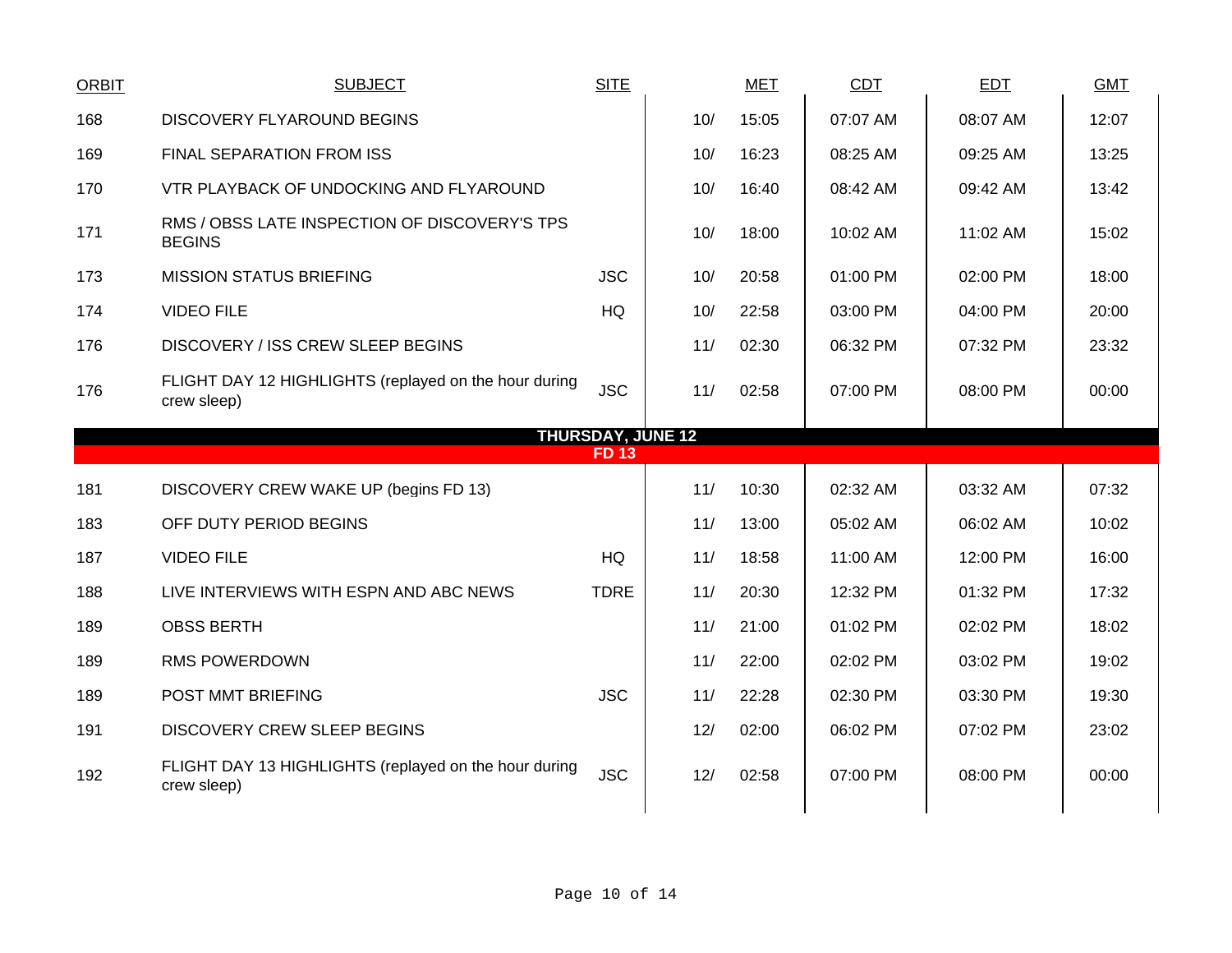| <b>ORBIT</b> | <b>SUBJECT</b>                                                       | <b>SITE</b>                            |     | <b>MET</b> | <b>CDT</b> | <b>EDT</b> | <b>GMT</b> |
|--------------|----------------------------------------------------------------------|----------------------------------------|-----|------------|------------|------------|------------|
|              |                                                                      | <b>FRIDAY, JUNE 13</b><br><b>FD 14</b> |     |            |            |            |            |
| 197          | DISCOVERY CREW WAKE UP (begins FD 14)                                |                                        | 12/ | 10:00      | 02:02 AM   | 03:02 AM   | 07:02      |
| 199          | <b>CABIN STOWAGE BEGINS</b>                                          |                                        | 12/ | 13:05      | 05:07 AM   | 06:07 AM   | 10:07      |
| 199          | <b>FCS CHECKOUT</b>                                                  |                                        | 12/ | 13:35      | 05:37 AM   | 06:37 AM   | 10:37      |
| 200          | <b>RCS HOT-FIRE TEST</b>                                             |                                        | 12/ | 14:45      | 06:47 AM   | 07:47 AM   | 11:47      |
| 200          | <b>ORBIT ADJUST BURN</b>                                             |                                        | 12/ | 15:25      | 07:27 AM   | 08:27 AM   | 12:27      |
| 201          | <b>CREW DEORBIT PREPARATION BRIEFING</b>                             |                                        | 12/ | 17:05      | 09:07 AM   | 10:07 AM   | 14:07      |
| 202          | LIVE INTERVIEWS WITH CBS NEWS, WCBS RADIO,<br>AND WINS RADIO         | <b>TDRE</b>                            | 12/ | 18:35      | 10:37 AM   | 11:37 AM   | 15:37      |
| 203          | <b>VIDEO FILE</b>                                                    | HQ                                     | 12/ | 19:28      | 11:30 AM   | 12:30 PM   | 16:30      |
| 204          | REISMAN'S RECUMBENT SEAT SET UP                                      |                                        | 12/ | 20:55      | 12:57 PM   | 01:57 PM   | 17:57      |
| 204          | <b>MISSION STATUS BRIEFING</b>                                       | <b>JSC</b>                             | 12/ | 20:58      | 01:00 PM   | 02:00 PM   | 18:00      |
| 205          | KU-BAND ANTENNA STOWAGE                                              |                                        | 12/ | 22:00      | 02:02 PM   | 03:02 PM   | 19:02      |
| 206          | DELTA 2 / OSTM PRELAUNCH MISSION BRIEFING                            | <b>VAFB</b>                            | 12/ | 22:58      | 03:00 PM   | 04:00 PM   | 20:00      |
| 206          | DELTA 2 / OSTM PRELAUNCH SCIENCE BRIEFING                            | <b>VAFB</b>                            | 12/ | 23:58      | 04:00 PM   | 05:00 PM   | 21:00      |
| 207          | DISCOVERY CREW SLEEP BEGINS                                          |                                        | 13/ | 01:30      | 05:32 PM   | 06:32 PM   | 22:32      |
| 207          | FLIGHT DAY 14 HIGHLIGHTS (replayed on the hour during<br>crew sleep) | <b>JSC</b>                             | 13/ | 01:58      | 06:00 PM   | 07:00 PM   | 23:00      |
|              |                                                                      |                                        |     |            |            |            |            |
|              |                                                                      |                                        |     |            |            |            |            |
|              |                                                                      |                                        |     |            |            |            |            |
|              |                                                                      |                                        |     |            |            |            |            |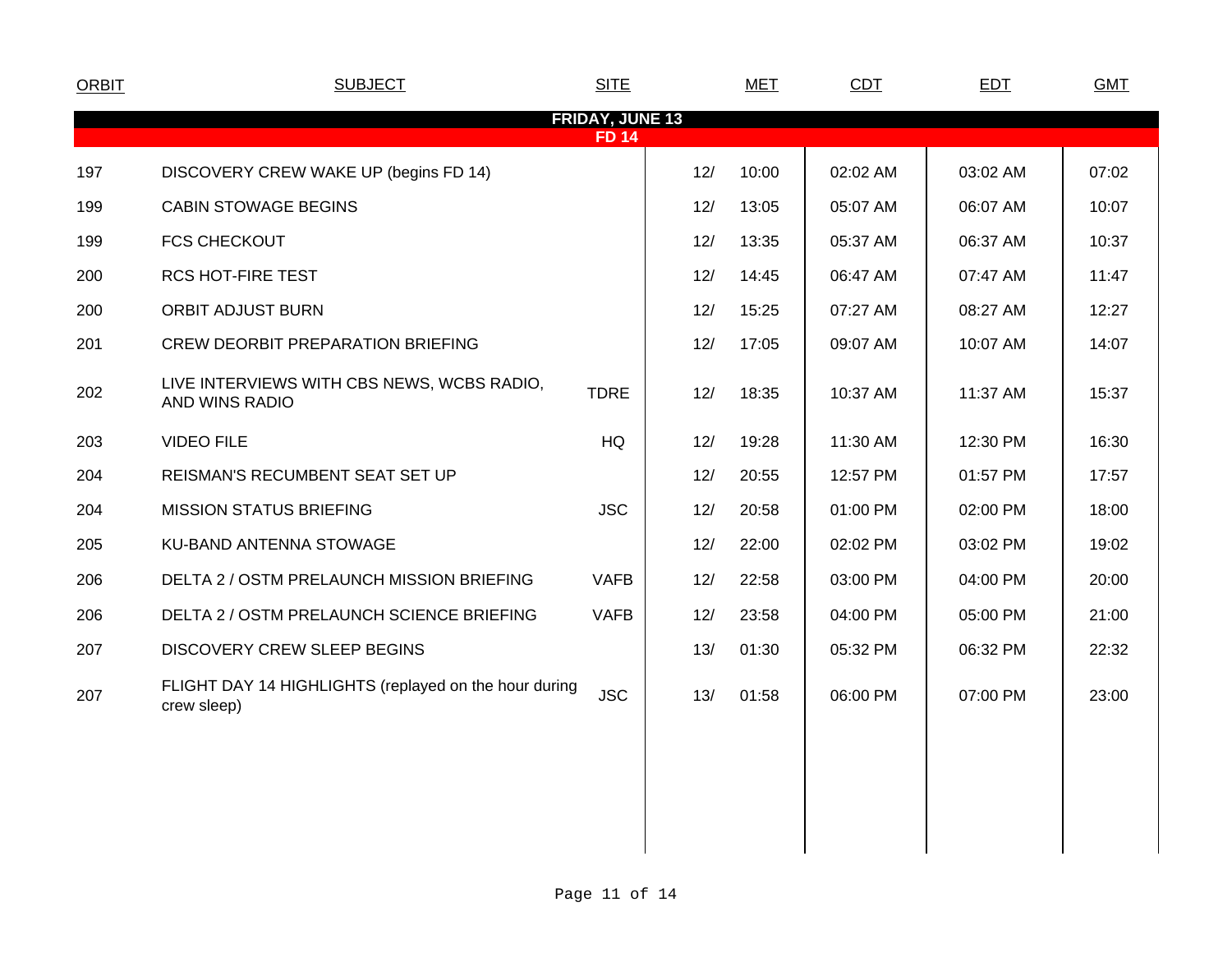| <b>ORBIT</b> | <b>SUBJECT</b>                                                                              | <b>SITE</b>                              |     | <b>MET</b> | CDT              | <b>EDT</b> | <b>GMT</b> |  |
|--------------|---------------------------------------------------------------------------------------------|------------------------------------------|-----|------------|------------------|------------|------------|--|
|              |                                                                                             | <b>SATURDAY, JUNE 14</b><br><b>FD 15</b> |     |            |                  |            |            |  |
| 212          | DISCOVERY CREW WAKE UP (begins FD 15)                                                       |                                          | 13/ | 09:30      | 01:32 AM         | 02:32 AM   | 06:32      |  |
| 214          | <b>DEORBIT PREPARATIONS BEGIN</b>                                                           |                                          | 13/ | 12:55      | 04:57 AM         | 05:57 AM   | 09:57      |  |
| 215          | PAYLOAD BAY DOOR CLOSING                                                                    |                                          | 13/ | 14:29      | 06:31 AM         | 07:31 AM   | 11:31      |  |
| 217          | <b>DEORBIT BURN</b>                                                                         |                                          | 13/ | 17:09      | 09:11 AM         | 10:11 AM   | 14:11      |  |
| 218          | MILA C-BAND RADAR ACQUISITION OF DISCOVERY                                                  |                                          | 13/ | 17:58      | 10:00 AM         | 11:00 AM   | 15:00      |  |
| 218          | <b>KSC LANDING</b>                                                                          | <b>KSC</b>                               | 13/ | 18:11      | 10:13 AM         | 11:13 AM   | 15:13      |  |
|              | POST-LANDING NEWS CONFERENCE                                                                | <b>KSC</b>                               |     |            | NET L+2 HRS.     |            |            |  |
|              | ENTRY FLIGHT CONTROL TEAM VIDEO REPLAY<br>(replayed after Post-Landing News Conference)     | <b>JSC</b>                               |     |            | $\sim$ L+3 HRS.  |            |            |  |
|              | STS-124 MISSION HIGHLIGHTS VIDEO REPLAY<br>(replayed after Entry Flight Control Team Video) | <b>JSC</b>                               |     |            | $~$ - L+3.5 HRS. |            |            |  |
|              | STS-124 CREW NEWS CONFERENCE (may be<br>postponed or cancelled)                             | <b>KSC</b>                               |     |            | NET L+4.5 HRS.   |            |            |  |
|              | VIDEO B-ROLL OF REISMAN IN CREW QUARTERS<br>(pending availability)                          | <b>KSC</b>                               |     |            | NET L+6.5 HRS.   |            |            |  |
|              |                                                                                             |                                          |     |            |                  |            |            |  |
|              |                                                                                             |                                          |     |            |                  |            |            |  |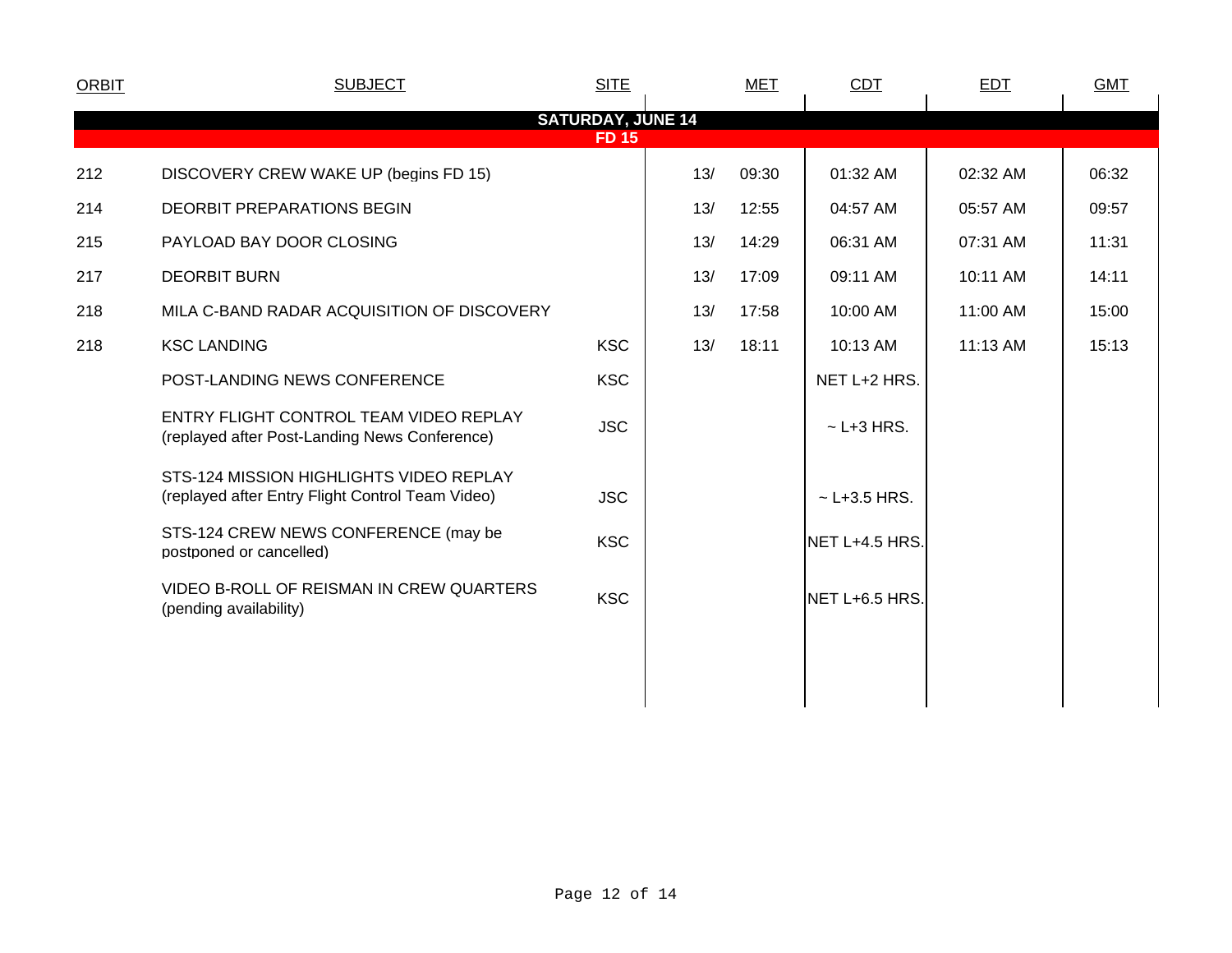| <b>ORBIT</b>               | <b>SUBJECT</b>                                                                                                                                          | <b>SITE</b> | <b>MET</b> | <b>CDT</b> | EDT | <b>GMT</b> |  |  |  |  |  |  |
|----------------------------|---------------------------------------------------------------------------------------------------------------------------------------------------------|-------------|------------|------------|-----|------------|--|--|--|--|--|--|
|                            |                                                                                                                                                         |             |            |            |     |            |  |  |  |  |  |  |
| <b>DEFINITION OF TERMS</b> |                                                                                                                                                         |             |            |            |     |            |  |  |  |  |  |  |
|                            |                                                                                                                                                         |             |            |            |     |            |  |  |  |  |  |  |
| AMC:<br>ATV:               | <b>Americom Satellite</b><br><b>Automated Transport Vehicle</b>                                                                                         |             |            |            |     |            |  |  |  |  |  |  |
| CDRA:                      | Carbon Dioxide Removal Assembly in U.S. Destiny Laboratory                                                                                              |             |            |            |     |            |  |  |  |  |  |  |
| CDT:                       | <b>Central Daylight Time</b>                                                                                                                            |             |            |            |     |            |  |  |  |  |  |  |
| Destiny:                   | U.S. Laboratory on ISS                                                                                                                                  |             |            |            |     |            |  |  |  |  |  |  |
| EMU:                       | <b>Extravehicular Mobility Unit</b>                                                                                                                     |             |            |            |     |            |  |  |  |  |  |  |
| ETCS:                      | <b>External Thermal Control System</b>                                                                                                                  |             |            |            |     |            |  |  |  |  |  |  |
| ESA:                       | European Space Agency                                                                                                                                   |             |            |            |     |            |  |  |  |  |  |  |
| ESP:                       | <b>External Stowage Platform</b>                                                                                                                        |             |            |            |     |            |  |  |  |  |  |  |
| EDT:                       | <b>Eastern Daylight Time</b>                                                                                                                            |             |            |            |     |            |  |  |  |  |  |  |
| ETVCG:                     | <b>External Television Camera Group</b>                                                                                                                 |             |            |            |     |            |  |  |  |  |  |  |
| EVA:                       | <b>Extravehicular Activity</b>                                                                                                                          |             |            |            |     |            |  |  |  |  |  |  |
| FCS:                       | <b>Flight Control System</b>                                                                                                                            |             |            |            |     |            |  |  |  |  |  |  |
| FD:<br>GLAST:              | <b>Flight Day</b><br>Gamma-ray Large Area Space Telescope                                                                                               |             |            |            |     |            |  |  |  |  |  |  |
| GMT:                       | <b>Greenwich Mean Time</b>                                                                                                                              |             |            |            |     |            |  |  |  |  |  |  |
| HQ:                        | <b>NASA Headquarters</b>                                                                                                                                |             |            |            |     |            |  |  |  |  |  |  |
| ISS:                       | <b>International Space Station</b>                                                                                                                      |             |            |            |     |            |  |  |  |  |  |  |
| JAXA:                      | Japan Aerospace and Exploration Agency                                                                                                                  |             |            |            |     |            |  |  |  |  |  |  |
| JEM-PM:                    | Japanese Experiment Module - Pressurized Module (KIBO)                                                                                                  |             |            |            |     |            |  |  |  |  |  |  |
| <b>JEM RMS:</b>            | Japanese Experiment Module - Remote Manipulator System                                                                                                  |             |            |            |     |            |  |  |  |  |  |  |
| JLP:                       | Japanese Logistics Module - Pressurized Section                                                                                                         |             |            |            |     |            |  |  |  |  |  |  |
| JSC:                       | Johnson Space Center                                                                                                                                    |             |            |            |     |            |  |  |  |  |  |  |
| JTVE:                      | Japanese Television Equipment                                                                                                                           |             |            |            |     |            |  |  |  |  |  |  |
| KSC:                       | Kennedy Space Center                                                                                                                                    |             |            |            |     |            |  |  |  |  |  |  |
| Ŀ.                         | Launch or Landing time                                                                                                                                  |             |            |            |     |            |  |  |  |  |  |  |
| LIMO:                      | Live Interview Media Outlet channel                                                                                                                     |             |            |            |     |            |  |  |  |  |  |  |
| MECO:                      | Main Engine Cut-Off                                                                                                                                     |             |            |            |     |            |  |  |  |  |  |  |
| MET:<br>MILA               | Mission Elapsed Time, which begins at the moment of launch and is read: DAYS/HOURS:MINUTES. LAUNCH=00/00:00<br>Merritt Island, Florida Tracking Station |             |            |            |     |            |  |  |  |  |  |  |
| MLI:                       | Multi-Layer Insulation                                                                                                                                  |             |            |            |     |            |  |  |  |  |  |  |
| MMT:                       | <b>Mission Management Team</b>                                                                                                                          |             |            |            |     |            |  |  |  |  |  |  |
| MS:                        | <b>Mission Specialist</b>                                                                                                                               |             |            |            |     |            |  |  |  |  |  |  |
| MT:                        | <b>Mobile Transporter</b>                                                                                                                               |             |            |            |     |            |  |  |  |  |  |  |
| NET:                       | No Earlier Than                                                                                                                                         |             |            |            |     |            |  |  |  |  |  |  |
| NTA:                       | Nitrogen Tank Assembly                                                                                                                                  |             |            |            |     |            |  |  |  |  |  |  |
| OBSS:                      | Orbiter Boom Sensor System                                                                                                                              |             |            |            |     |            |  |  |  |  |  |  |
| ODS:                       | <b>Orbiter Docking System</b>                                                                                                                           |             |            |            |     |            |  |  |  |  |  |  |
| OMS:                       | <b>Orbital Maneuvering System</b>                                                                                                                       |             |            |            |     |            |  |  |  |  |  |  |
| OSTM:                      | Ocean Surface Topography Mission                                                                                                                        |             |            |            |     |            |  |  |  |  |  |  |